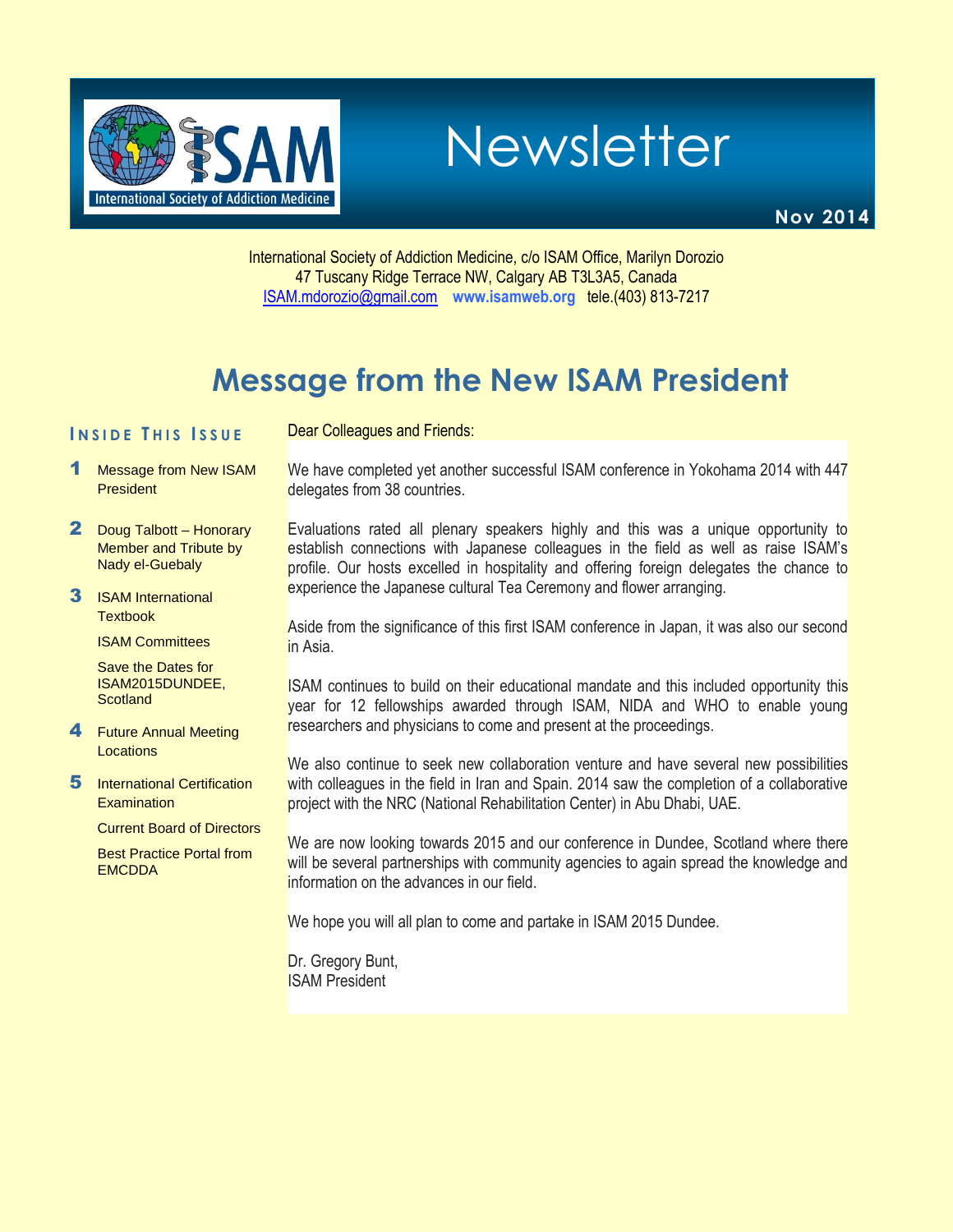# **PASSING OF FOUNDING AND 1st HONORARY ISAM MEMBER**

G. Douglas Talbott, MD, FASAM, the 18th President of the American Society of Addiction Medicine (1997 to 1999), passed away on Saturday, October 18, 2014 from heart failure. Dr. Talbott found his passion treating patients suffering from alcohol and other drug dependencies. He created the first treatment program specifically designed to meet the treatment requirements of physicians suffering from addiction. Dr. Talbott was also instrumental in the creation of the International Society of Addiction Medicine (ISAM) and served as Vice President of ISAM's founding Board of Directors. He was ISAM's first Honorary Member. Dr. Talbott was 90 years old. He is survived by his wife, Polly, their six children and numerous grandchildren.

Those wishes to send condolences may direct them to: Mrs. Polly Talbott, The Inn - Apt. 1120, 10300 Cypress Cove Drive, Ft. Myers, FL 33908

### **TRIBUTE TO DR. TALBOTT: A MENTOR FOR ALL SEASONS**

Nady el-Guebaly, MD, Founding & Past President, ISAM

Sadly, a giant of addiction medicine has passed away. Doug touched many lives in many capacities and I was fortunate to get to know him in the late 1980's as he was inspiring the development of Physicians Health Programs in various states in the US and provinces in Canada. Several of our regulatory Canadian Colleges sent their physicians in need of help to his care in Atlanta. Later on, Doug welcomed me as a member on the Board of ASAM but he and I ran in different circles.

That was to change in 1997 with common thinking leading to the creation of the International Society of Addiction Medicine. My own recollection is that we had been invited by Dr. Joaquim Carrillo who at the time headed the Addiction Treatment Program for the Portuguese Navy to keynote the Portuguese Addiction Medicine meeting in beautiful Estoril. Along with us was Dr. James Halikas. We needed a break and went on the terrace to gaze at the Atlantic. At the time, there was a discussion within ASAM to establish chapters all over the world. Some of us thought that this may lead to national sensitivities. With Doug's support, we reached consensus that we really needed an International Society.

A year later in 1998, Dr. Marc Galanter, the then ASAM President formally invited twenty-five of us to a meeting in New Orleans along with Drs. Talbott and David Smith. As a Canadian, I along with the other non-American members were impressed by the forceful support of Dr. Talbott in favor of the creation of an International Society supported but not managed by ASAM and with an independent leadership. I had the honor to be nominated to lead the organizing committee for an inaugural meeting to be held in 1999. While we busied ourselves identifying the who's who of addiction medicine outside the US, including many regular attendees at ASAM meetings, Doug worked tirelessly to secure an invitation from the Betty Ford Foundation to meet on their grounds hosted by Betty Ford herself. He also secured the presence of General Barry McCaffrey, the then White House "czar" in the field. Few could resist Doug's passionate arguments. Somehow, funds were also secured as a startup fund. Some 120 attendees were present in 1999 in Palm Springs to witness the creation of ISAM. I became the Founding President and Doug was the Founding Vice President.

From thereon, my personal appreciation for Doug's depth of personal attributes only grew. He was known to be available to countless colleagues seeking their way to recovery. I felt I benefited from those rare skills as well as his uncanny ability to phone you at the very time when you doubted your capability to do the job. Doug had an endless supply of warm, supportive and selfless comments that led you to conclude: "Okay, one more time!"

This fall, ISAM has recognized Doug as its first Honorary Member. In the last few years, his health did not allow him to continue his activities with us but his spirit is still present in many of us. Doug was very proud that during his tenure as ASAM President, the first edition of the textbook Principles was published. At the end of his life, we are now publishing the first edition of Addiction Treatment: International Perspectives. What a journey!

Doug spoke readily of various phases in his life; some would have curtailed his life if it wasn't for the strength of his longtime partner, Polly. Polly was a staunch supporter of Doug's endeavors and her presence with us is remembered fondly by ourselves and our spouses. Doug passed away at the age of 90; this enviable longevity is no doubt a credit to Polly and to their family. Thank you, Doug, for your many gifts. You made a significant difference in many lives. There is no better legacy.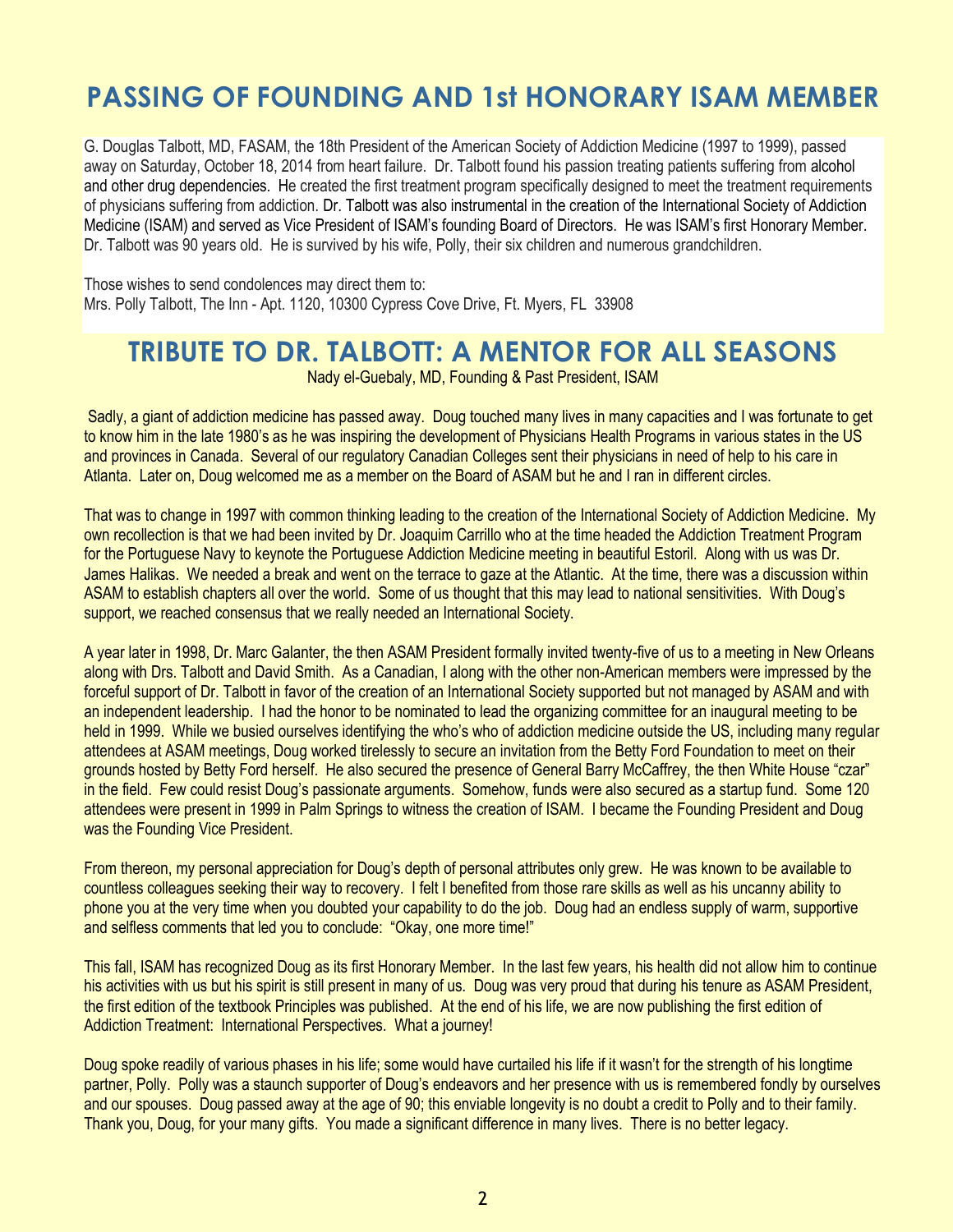## **ISAM TEXTBOOK READY TO LAUNCH!**

NADY EL-GUEBALY<br>GIUSEPPE CARRÁ<br>MARC GALANTER<br>*EDITORS* 

Textbook of Addiction Treatment: International Perspectives Volume 1 **O**TSAM SpringerReference

We are excited to announce imminent launch of *the Textbook of Addiction Treatment: International Perspectives* (A Springer Reference). The 4-tome textbook will be available at a discount rate to ISAM and ISAM affiliate society members. A notice will be sent out to members and there will be a link on the webpages for ordering with the discount.

Editors: N. el-Guebaly, University of Calgary, Calgary, Canada; M. Galanter, New York University, New York, USA; G. Carrà, University College London, London, United Kingdom

Presenting a world view of the spectrum of addictions-related problems across different cultures, this reference volume highlights the main differences and similarities between clinical practices in the field of Addiction Medicine based on neurobiological similarities as well as epidemiological and socio-cultural differences.

Addiction is an increasingly recognized major global public health issue. A growing number of medical specialties, psychological and social science training programs, and professional associations are incorporating addiction as part of their training and continuing education curricula across a broad array of cultures. The need for an International Textbook in this expanding field has therefore become evident.

This Textbook, which collates the experience and wisdom of some 260 leaders in the field, from 30 countries, is promoted by the International Society of Addiction Medicine (ISAM), founded in 1999, which has as its principal mission the education of practitioners in Addiction Medicine and their trainees worldwide (website: [www.isamweb.org\)](http://www.isamweb.org/).

## **ISAM COMMITTEES**

In its continuing efforts to improve the ongoing running of ISAM, the ISAM Board of Directors established five committees to support the functions of the Society in key areas:

- **Executive Committee (Chair Greg Bunt as President of ISAM with the President Elect and immedicate Past-President)**
- Education and Training Commitee (Chair G. Welle-Strand)
- Membership Committee (Chair S. Higuchi)
- Public Relations Committee (Chair J. Reimer)
- Financial Committee (Chair K. Brady)

These commitees are now seeking active members, if interested please contact the ISAM office [\(isam.mdorozio@gmail.com\)](mailto:isam.mdorozio@gmail.com).

### **SAVE THE DATES FOR ISAM 2015 DUNDEE**

### **ADDICTION: From Biology to Recovery Translating research evidence to improve clinical practice and community resilience**

Dundee University has been honoured and challenged to host the 17<sup>th</sup> International Society of Addiction Medicine (ISAM) Congress on Monday 5th to Thursday 8th October 2015.

This will attract 40 international leading experts in the field of addiction medicine. This congress has the support of the World Health Organisation (WHO), US National Institute of Drug Abuse (NIDA) and the European Monitoring Centre for Drug and Drug Abuse (EMCDDA) amongst other international organisations.

The programme will also incorporate the **14th Centre for Addiction Research and Education Scotland (CARES) Conference.**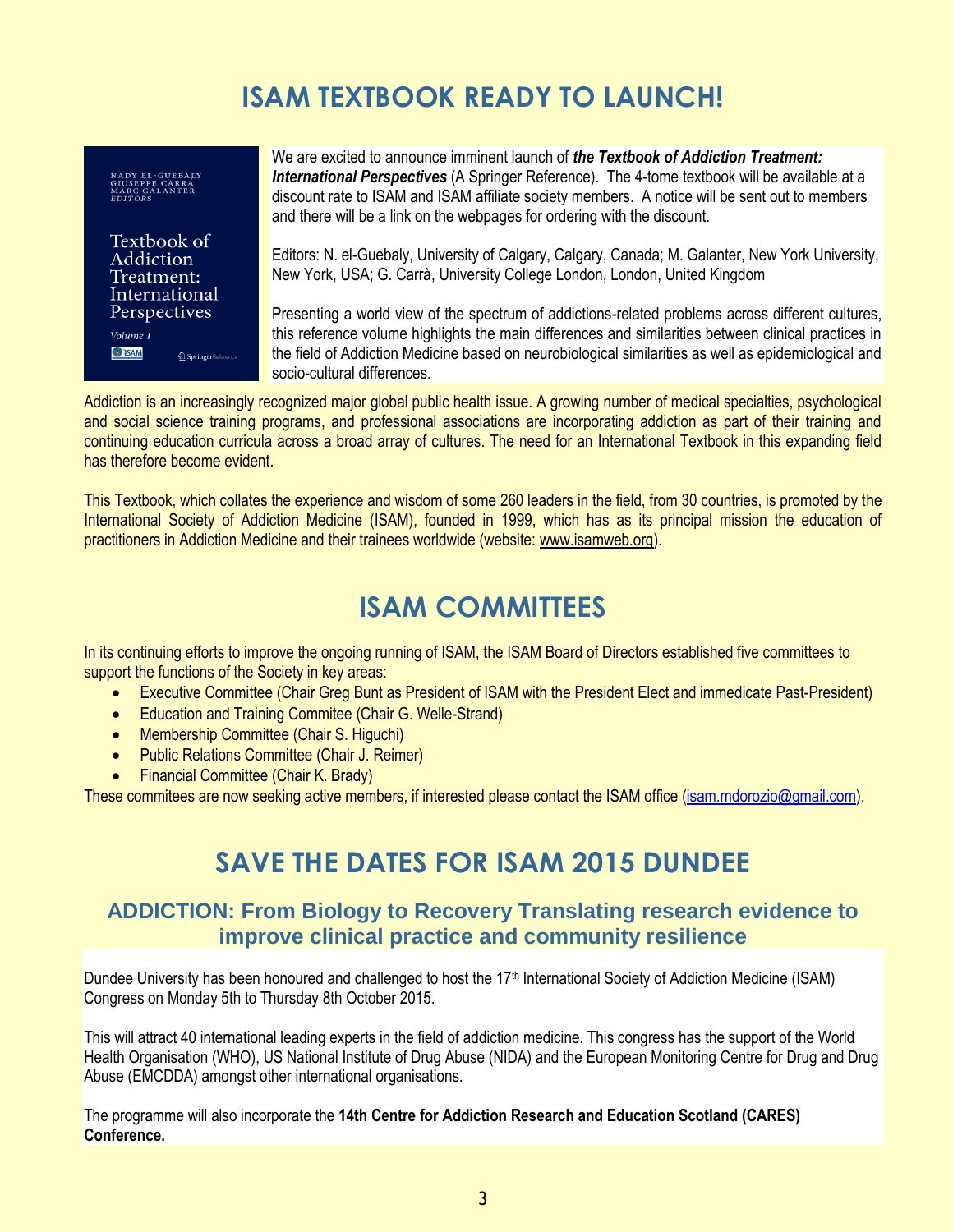ISAM Dundee 2015 Congress will not only include a scientific programme of the highest standards but it will also incorporate an Art and Culture Festival which has been inspired by the local communities experiencing the consequences of substance misuse. The scientific programme will include workshops on: addiction mechanisms, comorbid mental and/or physical health issues and substance misuse, health inequalities, alcohol and drug policies, undergraduate and postgraduate programmes in addiction medicine and innovative treatment interventions. There will also be 10 keynote lectures.

A core concept emerging from scientific advances over the past decade is that dependence/addiction is fundamentally a chronic relapsing brain condition that develops over time as a result of a combination of pre-morbid vulnerabilities and chronic use of psychoactive substances (or equivalent). The consequence to some is an uncontrollable compulsive like dysfunctional behaviour that will severely impact on the individual's day to day existence within one's own immediate family and surrounding community. Understanding resilience is not to eliminate stress or erase life's difficulties. Instead, it gives people the strength to tackle problems, overcome adversity and move on with their lives.

The isamDUNDEE2015 Congress scientific programme topic domains were planned in order to allow delegates to participate in a four day extravaganza of evidence based presentations that are clinically relevant and supporting recovery capital. In order to help the local community engage with this event we are supporting local organisations and communities to actively inspire and participate in an **Art and Culture Festival** which will be officially opened during isamDUNDEE2015 Congress.

**This ISAM World Congress is hosted by the Division of Neuroscience, Medical Research Institute, University of Dundee**. The Duncan of Jordanstone College of Art and Design, also from the University of Dundee, is co-ordinating the Art and Culture Festival. We are fortunate to have the support of Dundee City Council, VisitScotland Business Tourism, NHS Scotland, Dundee and Angus Convention Bureau and Starkevents who provide us with constant support and expertise to help deliver a congress that is unique in its style, excellent in its content and memorable in its experience.

isamDUNDEE2015 Congress will also incorporate the 14th Centre of Addiction Research and Education Scotland (CARES) annual conference entitled **'Novel Interventions in the substance misuse field'**. We also welcome the International Nurses Society on Addictions (IntNSA) and the Royal College of Psychiatrists UK (RCPsych) who are also contributing to the scientific programme. We thank all sponsors and acknowledge the multitude of local and national organisations supporting this event. We are looking forward to welcome you all in Dundee!

In typical Scottish tradition we invite you to take advantage of the hospitality being offered; **from a free Scottish airport transfer to Dundee and back** and opportunities in our social programmes which will include tasting local cuisine and participating to Scottish traditional music amongst many other activities in place for isamDUNDEE2015 delegates. I also encourage visitors to plan a longer stay before or after this congress to find the time to soak up the culture, landscape and people that this country has to offer.

**Scotland welcomes you in 2015!** LOC CHAIR: Dr. Alex Baldacchino **DATES:** October 5-8, 2015 **VENUE:** Caird Hall, Dundee, Scotland **CONFERENCE INFORMATION:** [www.isamdundee2015.com](http://www.isamdundee2015.com/)

### **FUTURE ANNUAL MEETING LOCATIONS**

| <b>ISAM 2016</b> | Rio de Janeiro, Brazil | <b>TRA</b>      |
|------------------|------------------------|-----------------|
| <b>ISAM 2017</b> | Abu Dhabi, UAE         | Oct 23-26, 2017 |
| <b>ISAM 2018</b> | Busan, Korea           | Nov 3-6, 2018   |

Anyone interested in hosting an ISAM Annual meeting is invited to inform the Head Office of their intention and be prepared to bring a brief presentation to the Board of Directors at the annual meeting on **October 4, 2015**.